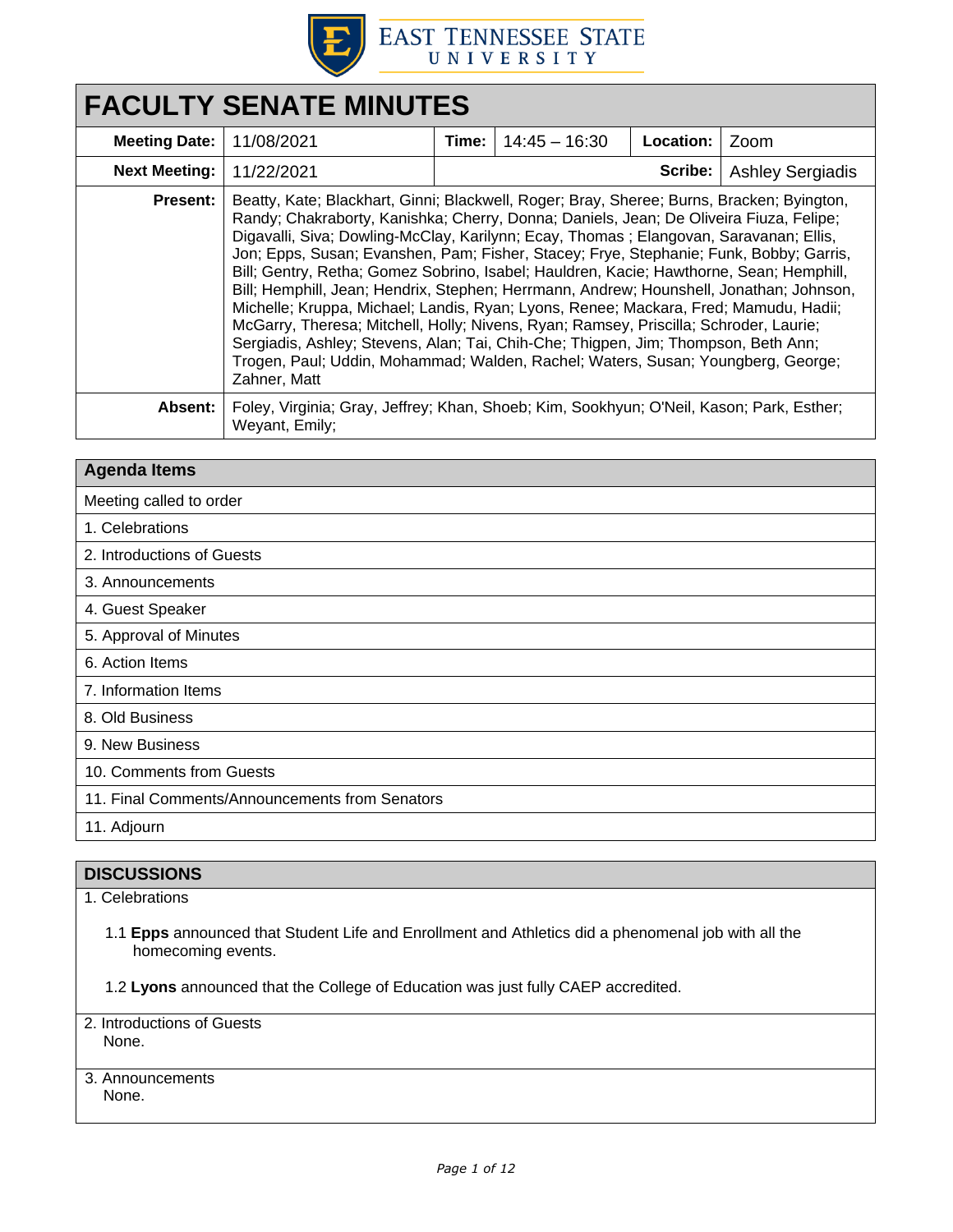

- 4. Guest Speaker -- Dr. Mike Hoff, Vice Provost for Decision Support and Chief Planning Officer QEP and ETSU 125 – Chapter II
	- 4.1 Mike Hoff presented on ETSU 125 Chapter II

#### ETSU 125 Chapter II Overview and Process

- The focus of ETSU 125 Chapter II aligns with ETSU's four general principles: (1) support goal of regional service, (2) scholarship, (3) the study of education as a science, practice in teaching, and (4) a knowledge of the conditions and needs of the State. Based on listening sessions across the community, the health of this region is dependent on the health of ETSU. Increasing enrollment means increasing educational attainment for the region, which creates a healthier community and attracts businesses and industry.
- This is a good time to implement ETSU 125 Chapter II. It is five years since Chapter I and it aligns with SACSCOC. In addition, the landscape of higher education has changed significantly (e.g. affordability/student debt, public perceptions and lack of trust, immigration policy, COVID-19, etc.).
- The ETSU 125 Chapter II committee comprises current and former university presidents, local community leaders, national representatives from AASCU and the alumni foundation, and the SHEEO president. This group stays up to date on current activity in higher education. From their perspective, ETSU is a very different institution than it was a decade ago. They think ETSU is doing better than the institution gives itself credit for. It has influenced ETSU to set goals differently than we would if we were worried about performance issues.
- The committee has completed an external environmental scan. Each task force chair worked with our consultant to create a narrative. The Board of Trustees has reviewed these broad focused areas. The committee is in the process of getting input from internal stakeholders like Faculty Senate. If you have any feedback or ideas, contact Mike Hoff. After all the reports and feedback, the committee will create a single, seamless strategic vision that will be presented to the Board of Trustees in February. Then, ETSU will build the plan, track and manage performance, and close the loop (i.e. identify what did or did not work). The Vice Presidents will lead operationalizing the strategic plan from February to May. Provost McCorkle has talked about a Deans' retreat to discuss the academic plan. According to the SCUP (Society for College and University Planners), an institution should have a broad institutional plan, then divisional plans, and unit plans. Within the next 18 months, ETSU hopes to have enough high-quality information to see more action from the department level.

Committee-Level Goals

- The expectation of ETSU 125 Chapter II committee was to examine "what if" opportunities rather than plan from a pain perspective.
- The committee came up with institutional aspirations over the next ten years: (1) "signature programs" ranked in the top ten nationally, (2) proactive in regional cooperation/development, (3) obtain national grant funding for specific programs, (4) signature scholarship programs and facilities, (5) a high percentage of traditional students participating in extracurricular activities, (6) diversify the enrollment portfolio and faculty profile, and (7) remove barriers to student success.
- The committee defined a culture of excellence: student focused, continuous improvement, meeting university-level benchmarks, letting go of the status quo to achieve the exceptional, innovation, accountability, communication, results focused, and action oriented.
- The committee defined a quality university, which is where ETSU is headed. These characteristics are (1) students come first, (2) outstanding faculty and administrative staff (requiring investment in professional development), (3) producing scholars in competitive programs, (4) high graduation rate and licensure pass rates, (5) broad and deep program portfolio, (6) competitive research portfolio, (7) high degree of alumni support and engagement, (8) strong offerings in the arts and sciences, (9) strong professional programs, (10) inclusive community of learning, and (11) demonstrated economic value to the university service area and state.

Taskforce-Level Goals

- The task forces mainly comprised internal people. There were a couple of community members, some elected representatives, business professionals in the region, and community organization leaders. There were 95 people across all the task forces.
- The goal of the student success and experience task force is for ETSU to lead all TN universities in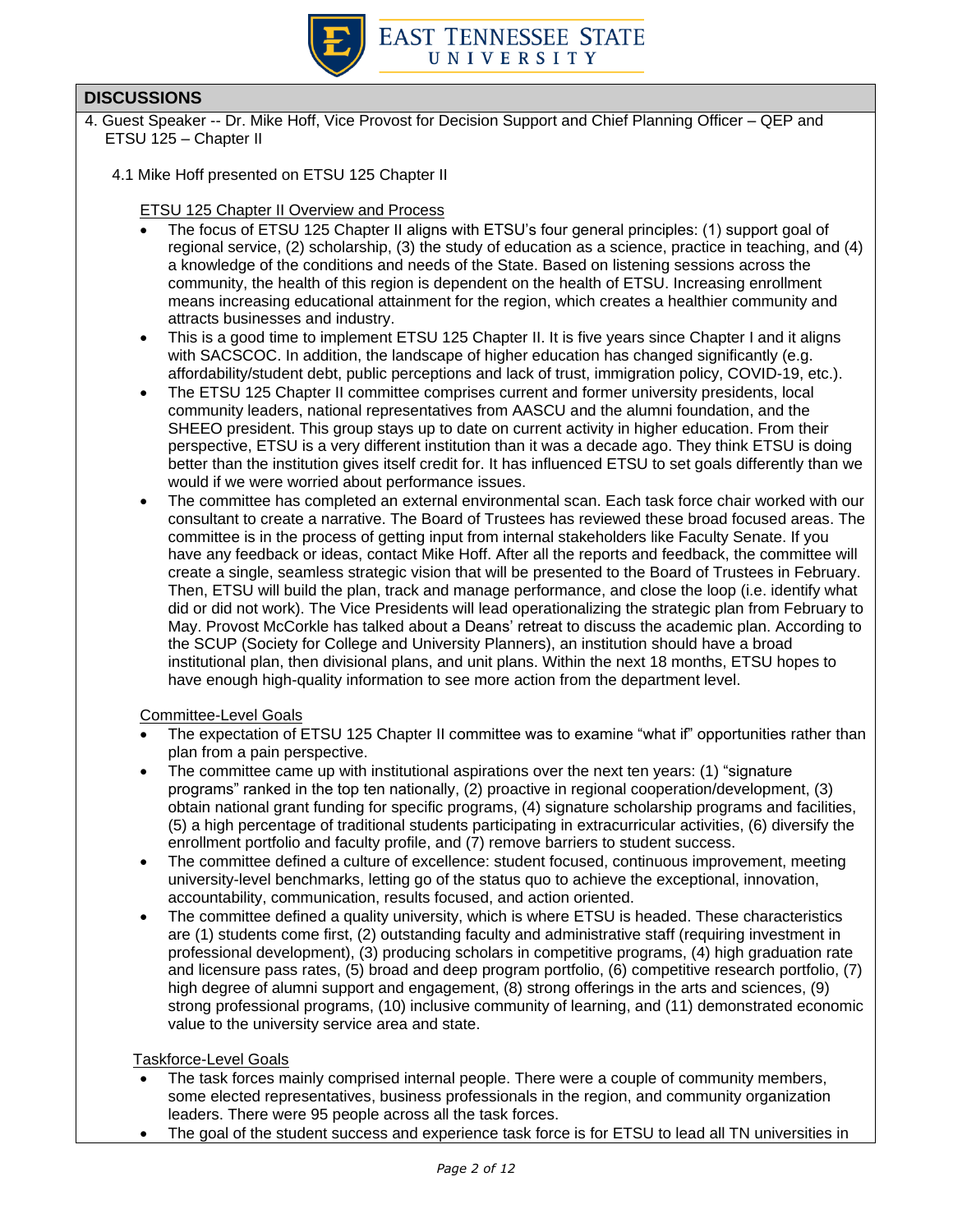

making progress towards the Complete College Tennessee Act outcomes-based funding objectives. These objectives are tied to high rates of student success. The outcomes include experiential learning, creating a residential campus to develop a community of learners, creating a Center of Purposeful Work by leveraging what students are learning in the classroom in a practical way, and integrating a software platform that tracks the quantity and quality of student engagement activities.

- The goal of the equity and inclusion task force is for diversity, equity and inclusion to be embedded in the work of the university throughout teaching, research, service, and training. This means that everyone in the university community knows the definition of diversity, equity, and inclusion. Some of the outcomes include leading and collaborating with partners in the region to embed cultural competence in our workplaces, systems, programs, scholarship, and service. Survey data shows that institutionally we need to improve our inclusivity. Most students and faculty viewed ETSU as being an inclusive place, but the external community is not often connected in that way.
- The goal of the academics task force is for ETSU to become an academic destination university, meaning that ETSU has programs that impact the lives of those participating in the program and improve the life of the people in the region. Our students should leave the institution having identified a problem, found a solution, and celebrated their success with the people who benefited from that solution. It also means building better partnerships with K12 schools and other higher education institutions.
- The goal of the health task force is for ETSU Health to transform the health of the region through education, research, and team-based care. The outcomes include the Health Science Hub on the Innovation Park property, taking a larger role in providing healthcare, and collaborating with others such as Ballad Health.
- The goal of the research and scholarship taskforce is for ETSU annually to produce \$60 million in externally sponsored activity. The outcomes include hiring faculty with the consideration of multiple departments and colleges to help break down our silos.
- The goal of fiscal sustainability taskforce is for ETSU to become renowned for its transparency, planning, and decision support. One outcome that ETSU is currently working on is coming up with data for department chairs so that they can access their needs and advocate for resources they need.

4.2 Mike Hoff listened to comments and questions from Senators on ETSU 125 Chapter II.

**Garris**: Cross department and college hires would be so practical in some instances.

**McGarry**: They would need to have a tenure process.

**Walden**: I am interested in whether a commitment to library budgets to support all of this came up.

**Fiuza**: Concerning the results for the Equity and Inclusion section of 125, I think there are changes that we can make, culture wise that will have immediate results in recruitment and retention of Latinx students. For instance, DACA students cannot receive state scholarships nor financial aid, but they are eligible for scholarships that come from endowments, privately funded. However, if the MOU of such endowment says the students must show "financial need" the way ETSU determines it, internally, to check if the student meet those criteria is to ask the student to fill a FAFSA application. And here is where DACA and Undocumented students are disqualified. They cannot provide information about their parents' taxes, they cannot file for FAFSA. This does not make sense. Here is why: No student has bigger financial needs than a student that has to work in order to contribute to the family income. That has to help to pay for their parents' medical bills. That have limited perspectives to grow, financially and personally. I understand this policy was in place before DACA and undocumented students were barred from receiving aid, but I move that it is time for us to review this policy to better serve our students.

**Epps**: I wish our thinking big could change the rules re: aid so students could take courses to explore without being penalized for taking something outside of their program of study. Students on federal aid are the ones penalized. If they are not on federal aid, they can take those exploratory courses. Seems like the students who might need those most are the ones not able to take them. [**McGarry** and **Blackhart** agreed.]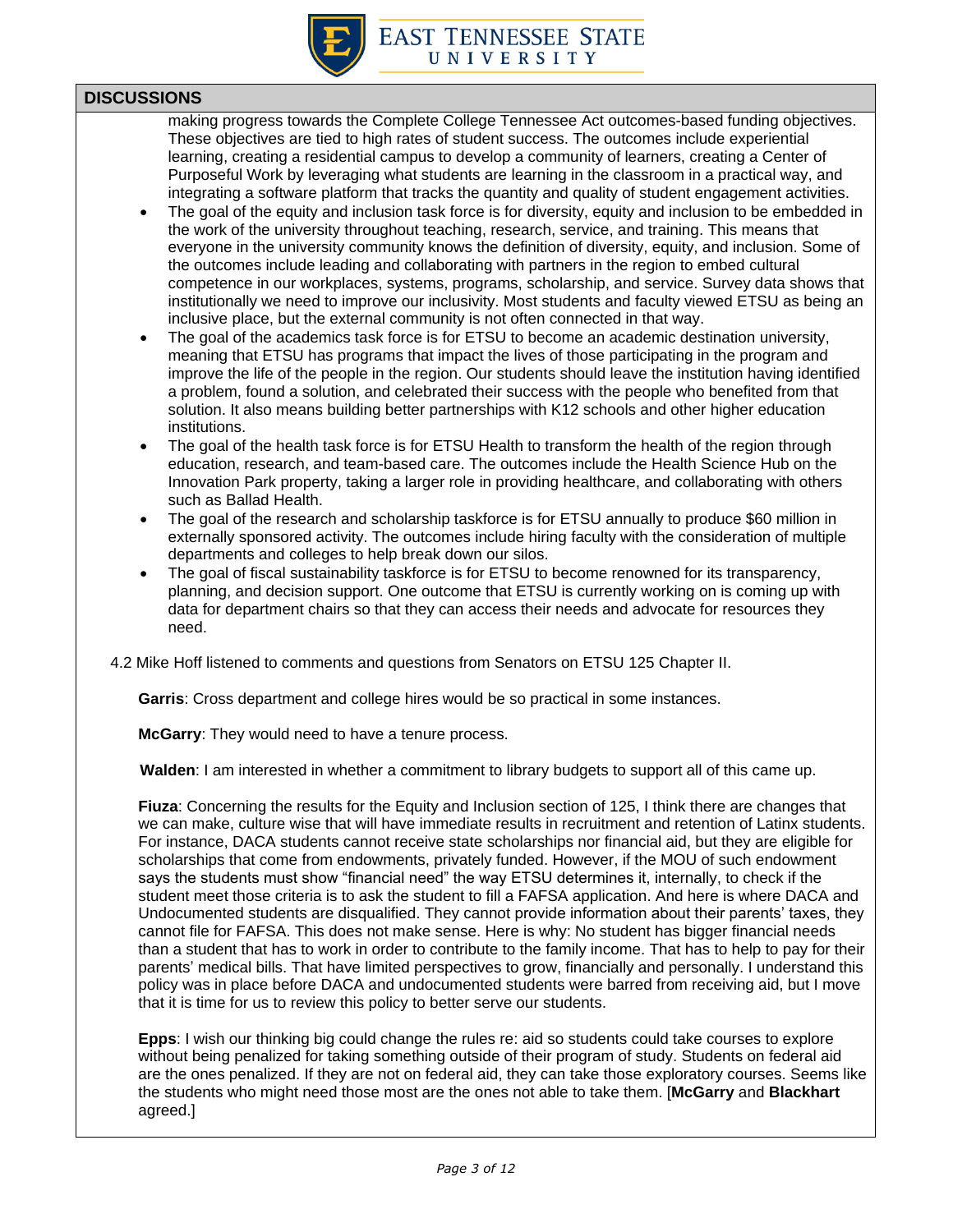

4.2 Mike Hoff presented on the QEP.

QEP Definition and Timeline

- SACSCOC requires all accredited institutions to have a quality enhancement plan. For a QEP, you take something that is central to your institution and has broad-based support with impact on student success or learning outcomes and you devote resources to it over a defined 5-year period with assessment plans. The hope is that it becomes integrated into the normal activity of your institution.
- The timeline is to prepare the QESC in Fall 2021, draft and initiate in Spring 2022-Summer 2022, pilot in Fall 2022, and submit in February 2023. This allows us to create primary data around the topic to bolster what we are going to say.
- Currently, Mike Hoff is presenting on this idea to get feedback. He will present it to University Council in December. Then, a formal proposal will be created in Spring 2022. This started from a presentation to the Quality and Effectiveness sub-council of University Council.

#### Six Pillars of ETSU Strategic Plan

- In order to come up with the QEP concept, the six pillars of the ETSU strategic plan were examined to see what had been accomplished.
- For submitting a growth agenda that maximizes the student experience, ETSU restructured Admissions and Student Life and Enrollment, implemented a CRM, combined graduate and continuing education, restructured advising, and made facility improvements.
- For diversity and inclusion, ETSU created a VP level position, strategic plan for diversity and inclusion, and multicultural center as well as conducted a HED survey.
- For empowering employees, ETSU restructured HR and aligned them with administration rather than finance as well as implemented changes by adding staff and training.
- For excellence in teaching, ETSU created the Center for Teaching Excellence and created the Provost Scholars as a way for faculty to receive professional development.
- For research and scholarly activity, ETSU created a VP level position for Clinical Affairs, reorganized the ETSU Research Foundation, changed policies that impacted research protocols and process, and changed the way IRB functions.
- However, we do not have the same growth for community engagement and service.

### New QEP Proposal

- There is an idea for the new QEP: community engaged learning. Community engaged learning denotes academically based community engaged courses that may integrate a range of teaching and learning strategies including, but not limited to service-learning, co-op, externship, internship, practicum, clinical, capstone, research project, public service, practice-based learning, experiential education, and experiential learning. The goal would be to ingrain community engagement in regional stewardship as a cultural activity at ETSU. Other institutions (e.g. University of Texas at San Antonio) have chosen this as their QEP and this type of learning is already happening at ETSU (e.g. nursing clinics, accounting opportunities during tax seasons).
- [Research shows that civic engagement works](https://www.aacu.org/publications-research/periodicals/civic-engagement-and-student-success-leveraging-multiple-degrees) to yield greater learning and increase graduation rates. [Gent \(2007\)](http://hdl.handle.net/2027/spo.3239521.0013.206) argued that civic engagement is one way to ensure that no student is left behind. It also allows ETSU to leverage some new initiatives at ETSU such as the Strong Brain Institute. For example, first-generation students are in a perpetual state of imposter syndrome. ETSU could have training from the SBI for first-generation students to understand ACES and trauma-informed care. They could use that training to be better at anything they do and then given the opportunity to leverage their classroom learning in a practical way.
- The QEP vision is for ETSU undergraduate students to build on their (formal) classroom education through participation in (structured) experiential learning beyond the classroom, which will help them to develop a significant and sophisticated understanding of the ways in which the context of the world community intersects with disciplinary knowledge.
- The QEP goals are (1) to expand experiential learning opportunities (by developing an infrastructure to support a more diverse offering of experiential learning opportunities, including internships, undergraduate research, and community engaged learning), (2) to develop experiential learning culture (by creating a model of enhanced, strategic, and structured professional development to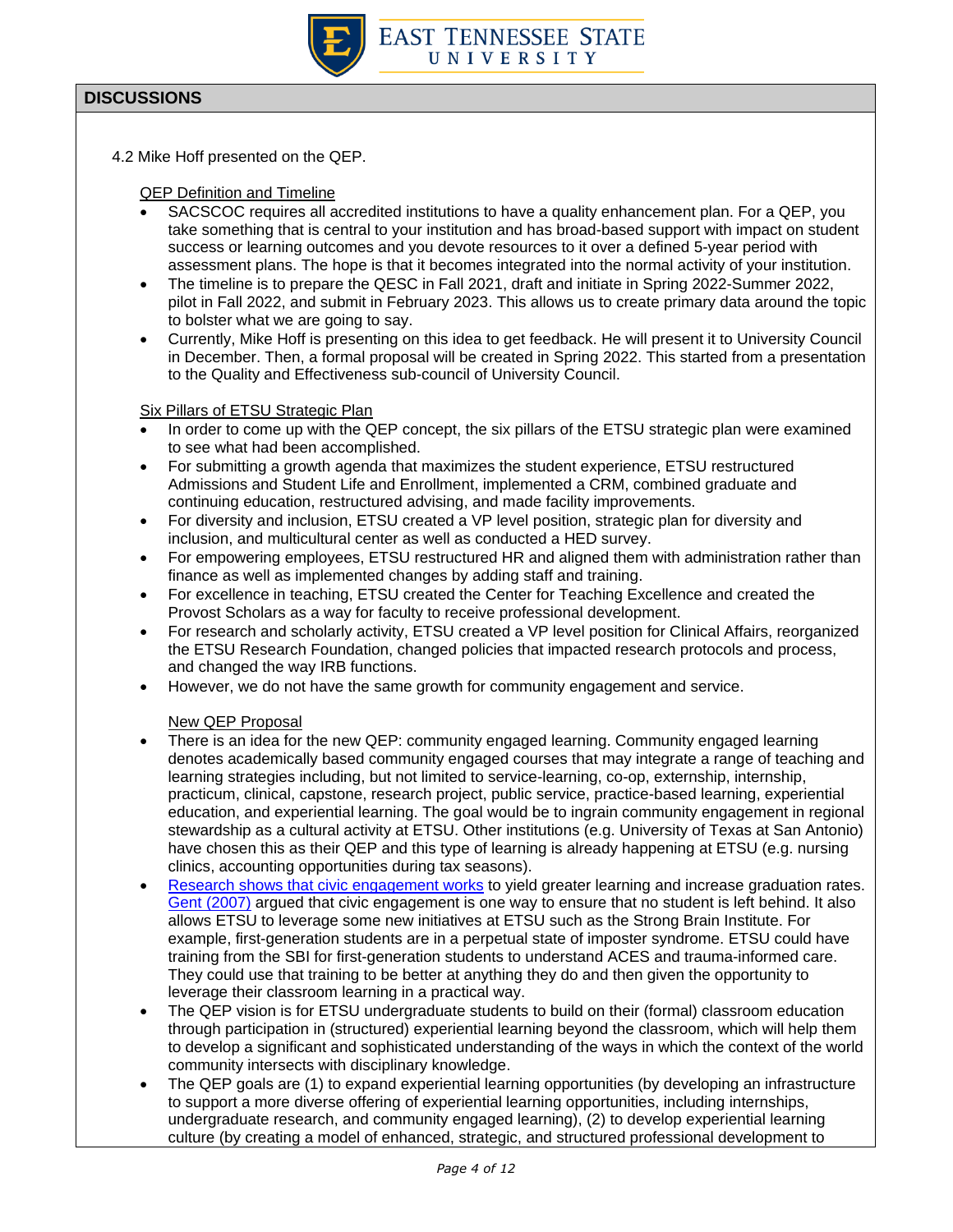

support faculty in developing experiential learning opportunities that intentionally address academic connections, career development, and transferability of knowledge and skills), and (3) to provide support for students engaged in experiential learning (by providing resources and services to help students understand and articulate the skills and knowledge they develop as they engage in experiential learning, thereby increasing their career readiness).

- The QEP learning outcomes are each student who completes an approved QEP Engaged Learning activity will demonstrate (1) the ability to identify a problem, issue, question, or project relevant to a specific learning community and an approach to address it, (2) the ability to apply intellectual tools acquired in the classroom to the proposed problem that exists beyond the classroom, and (3) the ability to evaluate and communicate the success and impact of a personal effort to address that problem.
- While this aligns well what we already do, the real issue is being able to catalog it, organize it, provide leadership for it, and then find a way to expand it.
- 4.3 Mike Hoff answered questions from Senators on the QEP.

**Epps**: For the QEP, do you already have the group that will be writing the QEP?

**Hoff**: No, that will come after we decide on a topic.

**McGarry**: Everybody is strict about not letting students take one extra course that might not be in their program of study. Is the QEP going to add credits to every program of study? Or, will it replace what we were already requiring?

**Hoff**: I do not expect many changes other than some nuance on how we talk about it and student reports with post-participation outcomes. For example, students would have the same clinical experience, but the narrative they write would be different to demonstrate certain learning outcomes. For the areas that are not doing it, part of the process will be to find out why not. If it is because they cannot find a community partner, we can help identify one. We do not expect the credit total to go up. The main thing is defining that community impact.

**McGarry**: It does not seem that an English Bachelor's degree would apply. I do not want our students to be put in a position where they have to take one less literature course because they are required to complete an experiential thing.

**Stevens**: In several of the music concentrations, we do not have electives. How would this fit into concentrations like that?

**Hoff**: Do they have performance requirements?

**Stevens**: Everybody has a performance requirement as part of their ensembles.

**Hoff**: I think we have missed an opportunity if at some point the students are not at least thinking about how this applies to the larger cultural context of the community. There is nothing that changes other than at some point they may need to write about something they are already doing.

**Stevens**: For no credit?

**Hoff**: They are already earning the credit. I am not sure we are doing what we should be if students are not required to think about the context or if they are only producing music for music's sake.

**Stevens**: I think we are doing that, but if you are adding that to the faculty member's class then you are messing with the academic integrity of the class, which only the faculty should be doing.

**Hoff**: This is not part of a class. It is an enhanced activity around what you are already doing. We have a graduation requirement now that everyone has to take the CCTST. That test is outside the faculty's purview.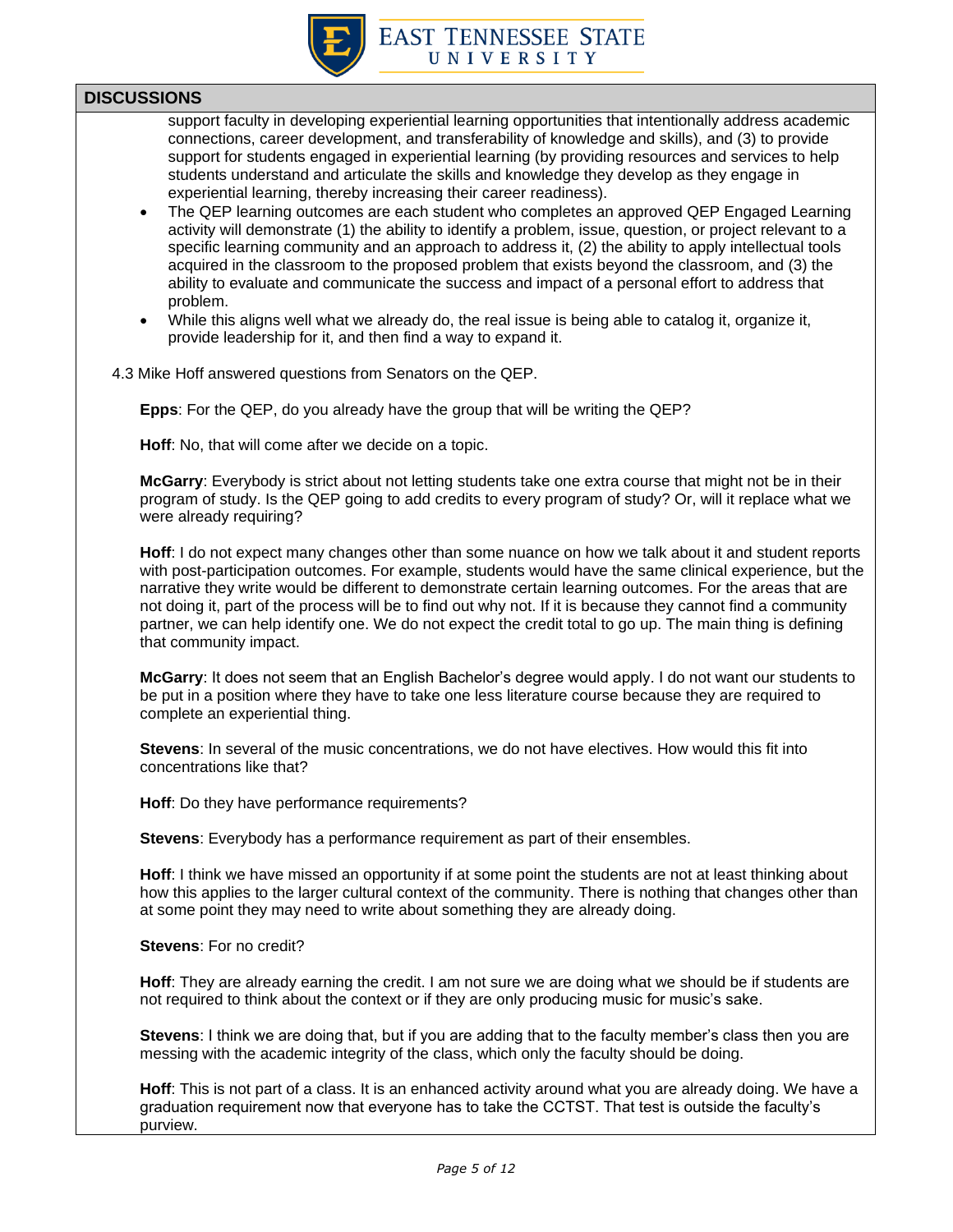

**Hendrix**: Is this similar to the previous QEP where faculty learn something then apply it to their curriculum? In the previous QEPs, we participated in workshops and maybe modified our classes based upon what we learned.

**Hoff**: We did not want anybody to have to do that this time. We wanted to take the burden off faculty. I did not want to change faculty's classes. It will require that students at some point participate in some kind of an activity that would allow them to demonstrate those three learning outcomes.

**Byington**: Is this a good example? I work in rural health at Little Milligan School with medical students. We are working on enhancing factors for success for underserved students. If there was a social work student who had an interest in underserved schools, then they could come as part of an existing social work class. There are some communities around the area where we already have some framework in place, but we have not connected the students with that framework yet.

**Hoff**: Yes. I do not think we have imagined all the ways that this could work. The QEP topic is broad. You then work with people to create a project that emphasizes the outcomes of the QEP. You have an application process and then those projects get additional resources in order to implement. Not everyone will have a project. The idea is that students have the opportunity. I know some programs do not leave anytime for outside the classroom. Many do though and that is where I think ETSU can put the resources into place.

**Herrmann**: We do a lot of this in communication studies. My communication class used to do a semester long group project. Pre-COVID, they had to volunteer in the community, so this would be a place where I would not have to do anything necessarily different. Also, I run the internship program for communication studies. I do not know how the administration will be able to assist us in finding places for students to volunteer. We live in such a small area that often times a lot of organizations are inundated with students from ETSU and other neighboring universities.

**Hoff**: That is not the response we got in the employer roundtable. Overwhelmingly, they said they did not understand how to get more ETSU students involved in the organization. In communication, that may not be true. We have a problem getting enough clinical experience, so I know it is not across the board. Finding organizations for students to intern, volunteer, etc. would be the responsibility of the QEP director. They would help be a liaison between faculty and businesses. In addition, the pandemic has created an opportunity for more remote interaction that can be high quality and impactful. Engaging with organizations throughout central Appalachia with some remote capabilities can also provide a unique opportunity for students.

**Uddin**: We embedded experiential learning in engineering and it is working. Based on conversations with administration, there is interest in the engineering and computing community for partnering opportunities. I am looking forward to those connections so I can better match our students.

**Hoff**: The last QEP was developed to build an infrastructure to support faculty development. The change inside the classroom was the big emphasis. It was burdensome. This one is expected to be largely an administrative activity that starts to coordinate and catalog the activities that are already happening and expand those where possible. Faculty could take advantage of that infrastructure and resources to create partnership.

**Waters**: I have done experiential learning at three different universities and have 4-5 articles on it. It certainly works. It is a mindset. It does not necessarily have to be integrated in every class. The students become engaged and enjoy their classes more. Sometimes community partners do not work. When that happens, I say to students that you learn as much from something that did not work as from something that did work. After their experience, I ask them to write a paper about what did (not) work and why. It can be as simple as accounting students helping seniors with their taxes.

**Hoff**: Judging by the conversation, we would make sure to limit the impact on faculty if we move forward with this as a QEP topic. We wanted to move away from a QEP that required a lot of faculty development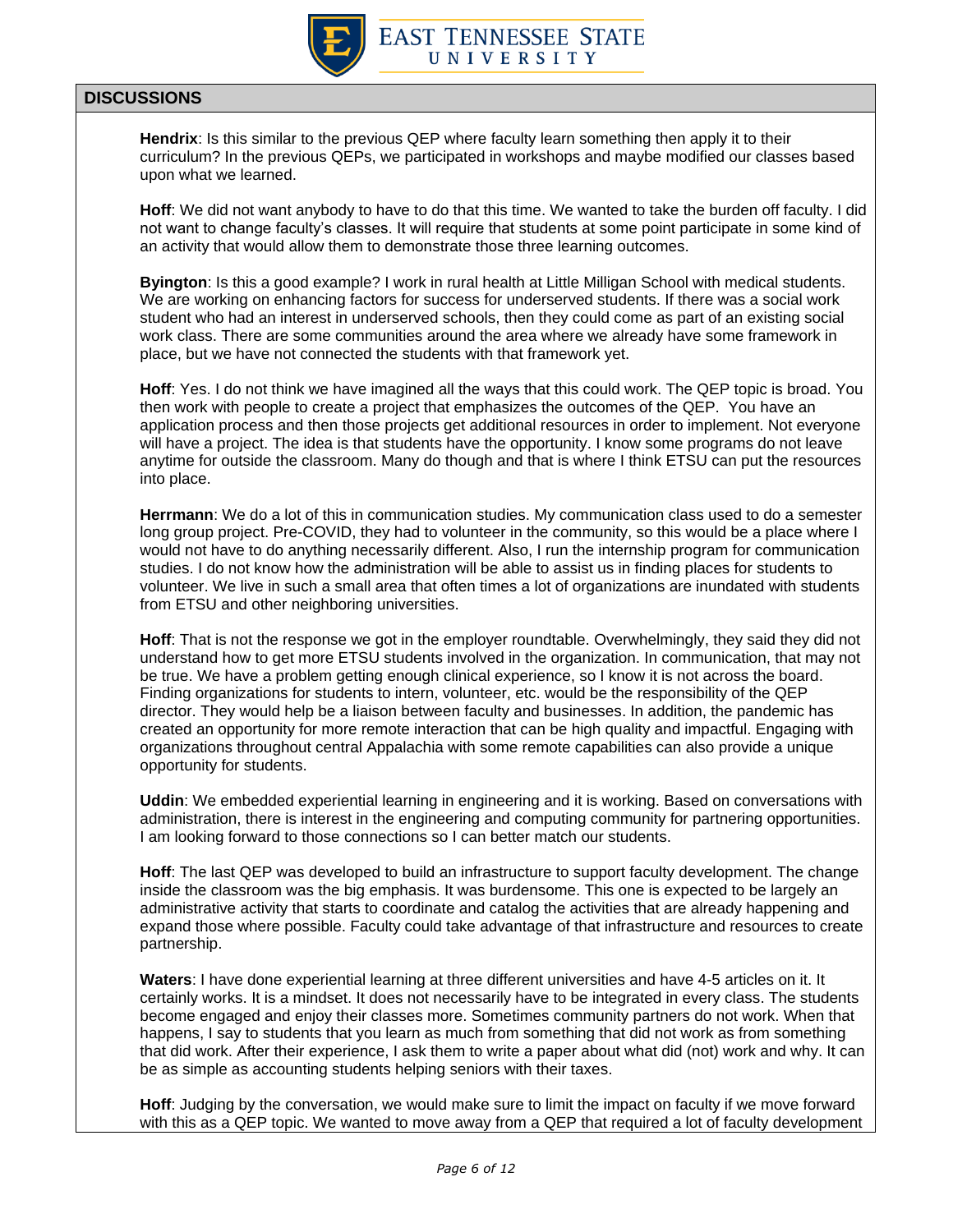

and implementation. We wanted to create an administrative infrastructure around this activity of community engagement for students.

**Blackhart**: Is it possible that this could introduce additional barriers to student success in terms of degree completion?

**Hoff**: That is a concern that I have. I am looking at how other institutions are handling it. More requirements often lead to less success and we do not want that to happen.

**Blackwell**: Our MPH students do a 3-semester experiential learning component for their Trilogy Projects. We are challenged to find organizations that are willing to work with us over this time period. These partnerships are rather specific and specialized depending upon the interest of the student and the needs of the community organizations. Currently students are jockeying for a small number of available spaces in organizations and to produce quality relationships and products and enhance their coursework and implementation of programming that has value for the organizations.

**Lyons**: I think we should celebrate what is learned by students from community partners, to enhance community buy-in and participation.

**Funk**: One of the problems we have with students in our area is to think beyond the mountains to achieve success in their field. The jobs are out there, but to get them they have to be willing to move on from here.

### 5. Approval of Minutes

**Hendrix** questioned whether there was an objection to approving the minutes from the 10/25/2021 meeting. **Sergiadis** stated that Senator Epps and McGarry had minor corrections to the minutes.

#### **No Objection: Minutes Approved**

- 6. Action Items
	- 6.1 Senate Resolution concerning Sars-CoV-2 Dr. Trogen

**Trogen**: In Spring 2020, we were aware that droplets spread COVID. We started with 6-foot distancing, because cough droplets tended to fall within 6 feet. In Spring 2021, we discovered that it was also spread through aerosol particles that could remain in the air for over an hour. Therefore, there are two prongs of exposure. Part of this resolution asks that chairs be placed 6 feet apart from each other in classrooms to aid faculty in making that 6-foot social distancing. We could control 95% of aerosol transmission by moving everything outside but that is not going to be practical in December and January. What we can do is increase ventilation to at least four air exchanges per hour. We could also start by fixing those buildings with classes that cannot be done online such as labs. The final part of the resolution is transparency by letting people know what the air exchanges and the filtration level in the buildings are so people can make rational decisions on how to provide their classes safely to their students. If people come first, our first priority should be keeping students, faculty, and staff safe.

### **McGarry motioned to approve the resolution. Funk seconded.**

**Beatty**: One comment from a COPH faculty (with a focus on infectious disease): I am reading this resolution on indoor air quality at ETSU, this seems a stretch of feasibility and unrealistic in my mind in regards to COVID-19 mitigation on campus. In my mind, this describes an epic university overhaul that could take years and an inclusion of multiple staff positions just to monitor airflow in hundreds of indoor spaces on campus. A simpler solution is to just uphold mask wearing on campus. Even under the new resolution passed by the state legislature, public universities can keep mask wearing in place if there is a strong case that they will lose federal government funding. Perhaps the senate could resolve that airflow must meet a minimum standard for safety for all new construction and remodels on campus?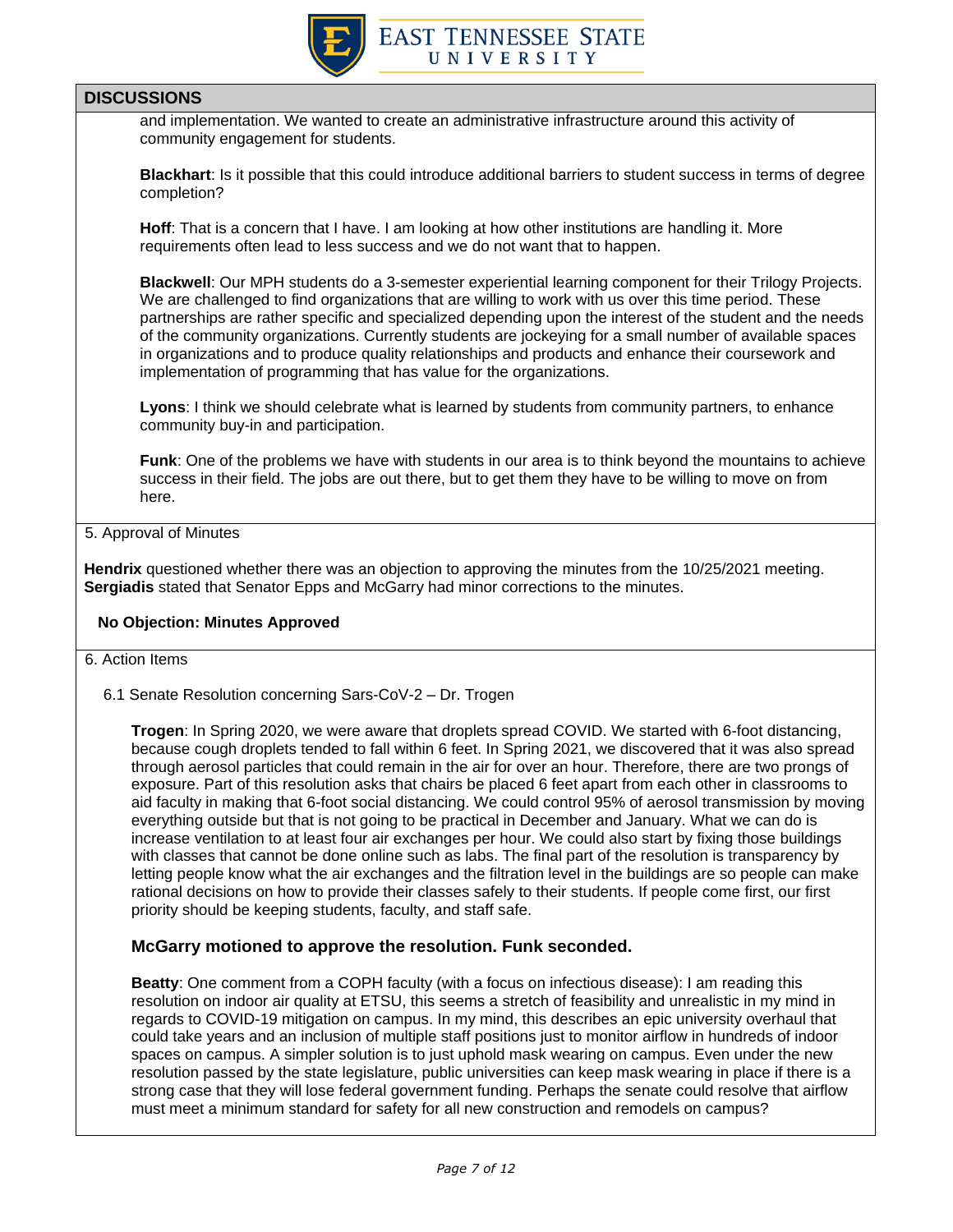

**Epps**: A faculty member sent me a message asking why we were considering this motion considering we have a COVID response team with medical and public health expertise and they have not recommended such action. Another faculty member suggested this sounded like we would be shutting down all of our buildings.

**Herrmann**: Some CAS faculty want to know the status of large lecture halls like Brown and Ball. Others have put in harsher limits regarding class sizes to try to accommodate social distancing.

**Funk**: Those faculty I heard from were 100% in favor of this resolution. Art for example, felt it was important that this must happen and have been doing this on their own to keep students safe. They were forced to do this out of their operating budget, as the University was not doing it. They really support the university doing much more.

**Lyons**: I think this is just a resolution. So, I think perhaps what would happen from this is just an emphasis on making our buildings healthier. Perhaps this health could be part of a major maintenance oriented 5 or 10 year plan that is immediately considered and instituted. So, I would be in favor of the resolution to raise attention on the fact that this is a futuristic need and vision for all stakeholders.

**Blackhart**: I definitely had some people who were in support, but others had many concerns surrounding the details. People were asking what is the cost, how many classrooms on campus would be affected, what sort of sort of ventilation system (e.g. centralized, individual units) are we talking about, what would be sufficient. Can you share more details regarding each of the points in your proposed resolution? My constituents and I worry about if we pass this without details and pass it on to administration it is unlikely that they will be able to do much of anything with it

**Trogen**: Leaving a lot of the details open gives administration the opportunity to prioritize which classrooms should be brought up to standards. They have classrooms with MERV 8 filters that they are trying to upgrade to MERV 11 filters. None of those really filters out aerosols. They are also trying a Casper system that should reduce mold, bacteria, and viruses by 50% in the treated place. I asked Jeremy Ross to re-interpret this in terms of air changes per hour and he said they were looking at using room A92 and A102 in the Culp center auditorium for classrooms. They have a capacity to change air 1.5 times air changes hour, which fall short of what it needs to be safe. We can say do we need safe or do we need cheap? If we want safe we should look at the activities that need to be face-to-face and upgrade those areas such as labs or theatres.

**Blackhart**: Is that what you meant by top priority? That statement in #1 was confusing to me and other people. It almost sounds like you are potentially changing the resolution to focus on teaching spaces where there might be more exchange of air particles. Do we want to target all classrooms or specific types of classrooms?

**Trogen**: #1 says that the top priority is increasing the ventilation in teaching and research buildings until they meet the minimum for exchanges with outdoor air per hour. #2 is no new classes will be scheduled in buildings that do not meet the benchmarks. That means they should upgrade buildings where they definitely want face-to-face instructions as we put together our fall schedule. #3 is faculty members scheduled to teach classes in the buildings that do not meet the standards have the option to teach the classes remotely. #4 is that the steps to prevent aerosol transmission do not mean that we can stop using 6-foot social distances. #5 is that we are encouraging faculty to use masks. #6 is that we should be transparent and tell faculty and students what steps we are taking.

**Hemphill (J.)**: I am [linking to the CDC recommendations on](https://www.cdc.gov/coronavirus/2019-ncov/prevent-getting-sick/about-face-coverings.html) facemasks. I think the university does a good job in keeping us safe, separated, and masked. This is my biggest question and concern, because we have guidelines. If we follow them, I think we will stay safe. If you have two layers of fabric that completely cover your nose and mouth, you are protecting other people as they are protecting you. I do not know anything about filters, but Jeremy Ross did talk about putting HEPA filters into the buildings.

**Trogen**: MERV 8s and MERV 11s are less than 20% effective with the particle size being .3 microns to 1 micron where the aerosol virus can be .1 micron. A HEPA filter would be at a higher level but I did not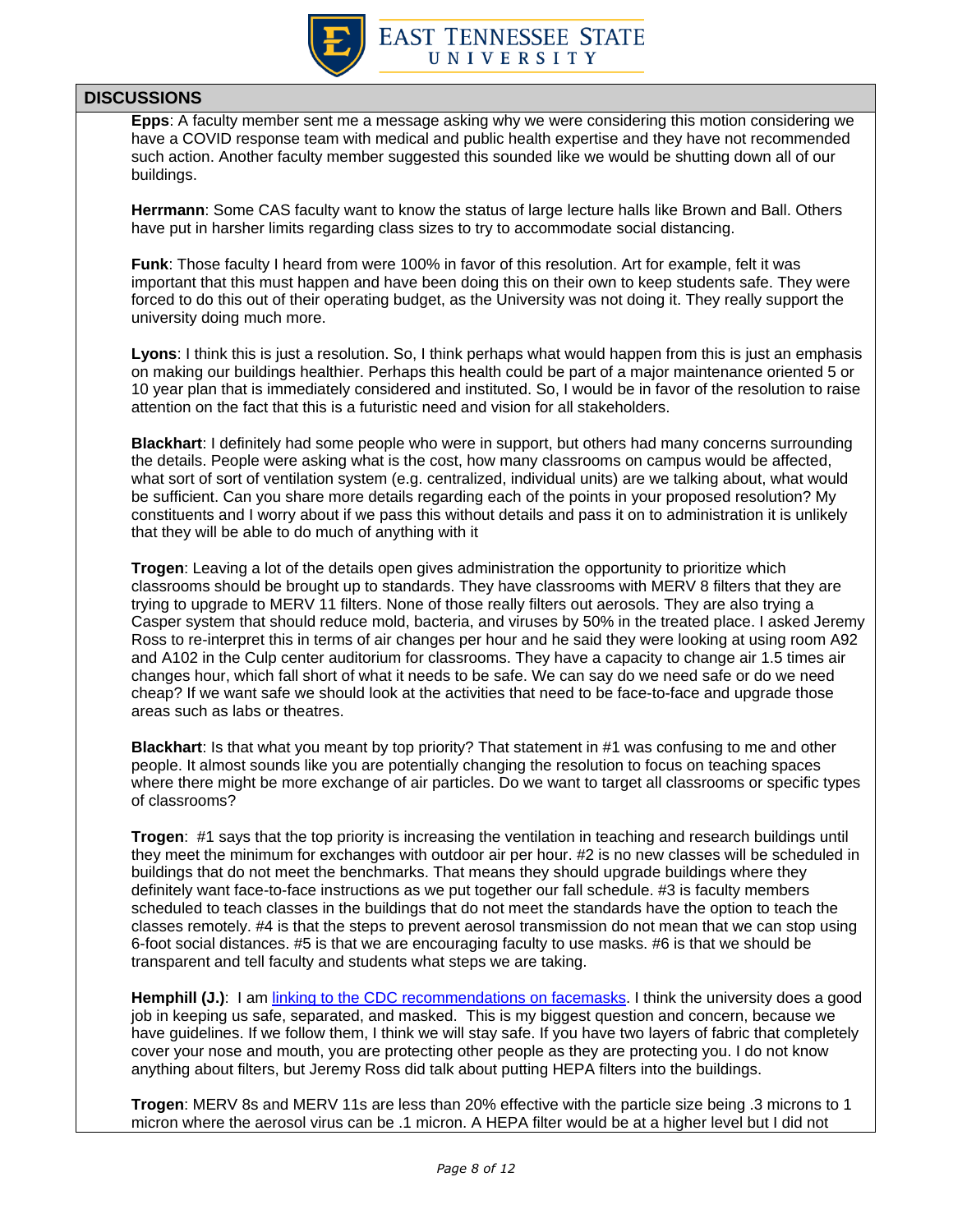

suggest that because that would probably be much more expensive than just increasing the airflow.

**Hemphill (B.):** On number 6, the last date of the HVAC filter change needs to be done room by room. I do not think that is specific to a building.

**Nivens**: On #5, N95 masks cost about \$2 apiece. I do not want to ask for a \$2 reimbursement. I used to work at a university changing filters. The signage is just going to become a sign on the door in every building that says whether somebody went through and changed filters like when you go to a restaurant and it says when the bathroom was last checked.

**Ellis**: I get tired of hearing about cost all the time. Back in 2018, nobody raised the question about cost when we spent millions of dollars on the Culp Center, the football stadium, or the football locker rooms after football was bleeding \$1,000,000 a year. ETSU has done a good and a bad job of keeping us safe. They have required masks, which may not be a requirement too much longer. However, they have done a terrible job on social distancing. We started social distancing but we needed to keep enrollment from dropping so we filled up the classrooms again. It is impossible to social distance. We have a long history of not doing things when we should be doing them.

**Stevens**: I appreciate the sentiment behind this, but we have to be thinking about realistic expectations too. We schedule classes for the fall in late January/early February. The university cannot possibly install all of this equipment and meet the demand of #1 in time to meet the demand of #2. We burn some capital with the administration when we send something up the chain that is not realistic. If you do not feel safe change your class online like we stated in the last resolution.

**Hemphill (J.)**: I have put links to CDC and [then OSHA.](https://www.osha.gov/coronavirus/safework) The two major things that we must do in order to prevent COVID is mask indoors and vaccinations. There are issues in the state of Tennessee with both of those things. If you are immunocompromised or have underlying health conditions then you need to take more precautions such as separating yourself, doing online classes, etc.

**Beatty**: Wearing masks and encouraging vaccination is a much more cost-effective solution than engineering/re-engineering environments on campus and withholding classroom space until each classroom is upgraded. It seems like a non-starter considering our want to increase enrollment.

**Blackwell**: From a faculty member in the College of Public Health - This resolution is off the mark. Vaccination is the key to returning to normalcy: vaccination for COVID, for the Flu, and of course for meningitis, polio, measles and the host of other contagions that could threaten life and limb. I see no reason to allocate our spare resources to retrofitting all instructional spaces when the key issue is prevention of disease, not limiting transmission after infection. I hope that we get back to a time with no masks.

**McGarry**: All the talk about vaccination is impractical. We cannot make people get vaccinated or even ask them if they are vaccinated. It is off the table for me because it is out of our control. The data is clear in showing that masks help but are not enough. I only got response from one faculty, and he was of the opinion that we need many more measures than we currently have. If it turns out changing the filter in every building is impractical, then maybe they will acknowledge that faculty have the option to take their class online. That has not been easy in our college. We should not censor ourselves. Let them tell us they cannot do it.

**Nivens**: Theresa, here is an article that [points to the relationship of vaccination and infection.](https://link.springer.com/article/10.1007/s10654-021-00808-7?fbclid=IwAR1vpDSweyxs3zk80LRkds61dI_Tnb1JRSQ_xL8_W6otj57JPvfo6m2m21k)

**Hemphill**: You do not need an N95 mask unless you are in an area of high concentrated transmission like in the hospital with patients with active disease. I would recommend everyone double masks.

**Garris**: CDC advises explicitly against N95 masks and says they should be reserved for health care providers.

**Blackhart**: I would love to see something like this in an ideal world. I agree with Senator Ellis that we do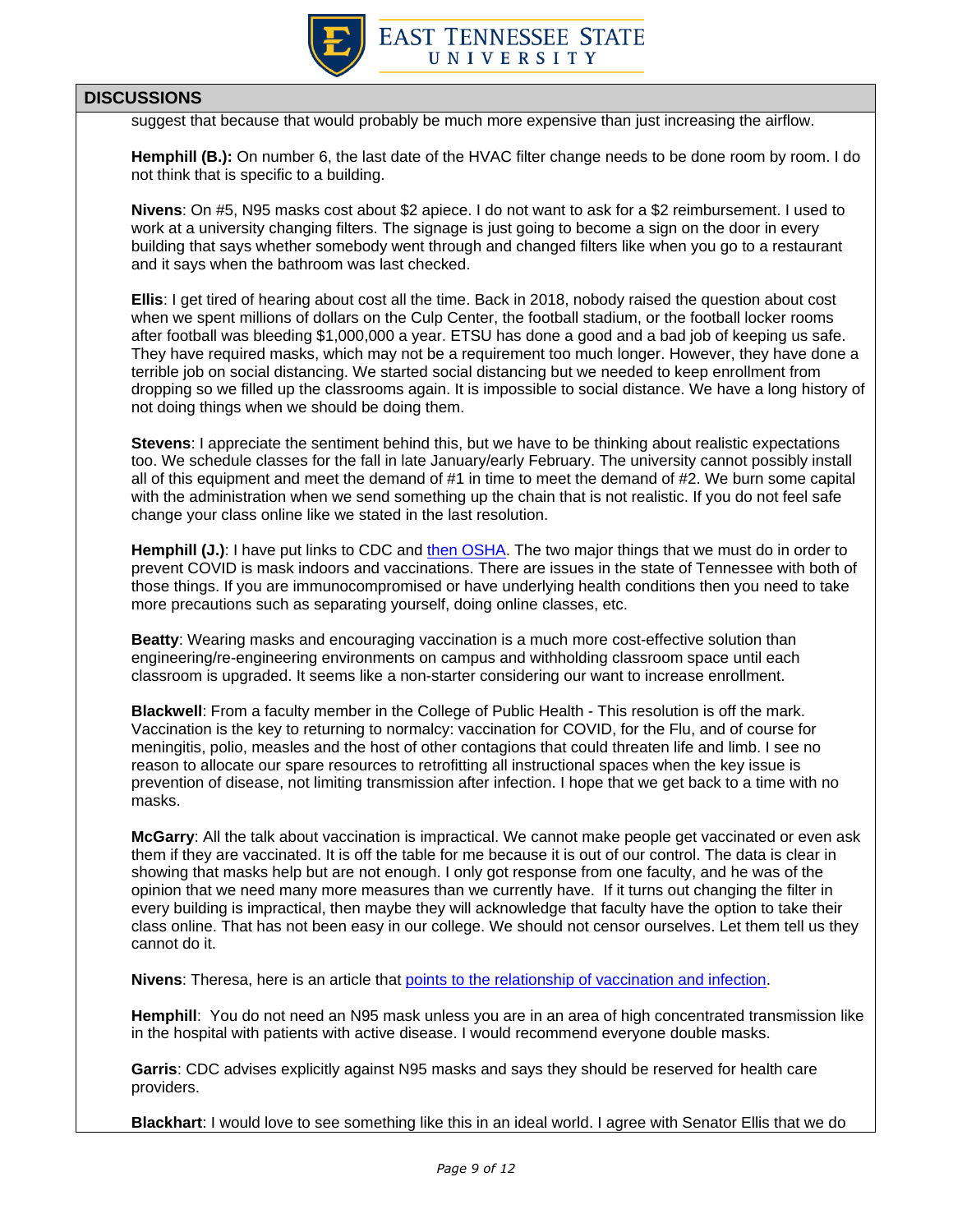

not want to just focus on money because we want to do what is right. The most common comment that I got from the people who responded is that #2 and #3 are very prescriptive. I worry the administration says that it is completely impossible and we are just not going to even consider it. More so than the money, it does not give the university any time to do this. I worry that we are saying as of Fall of 2022 if these classrooms do not meet the benchmark we are simply not going to teach in them, so either give us a classroom that has the appropriate air exchange and is large enough to social distance or let me teach online. I am not saying that we put our own health at risk for the students. I do not see that as realistic or serving the student.

### **Motion fails. 29 in opposition, 14 in favor, and 4 in abstention.**

#### 7. Information Items

- 7.1 Handbook Committee Update Dr. Epps No update.
- 7.2 Board of Trustees Report Dr. Foley

The Board of Trustees has a regularly scheduled quarterly meeting for November 19th. Materials will be posted on the trustees' website as soon as they are available. If you have any questions or comments, please let Dr. Foley know.

- 7.4 Standing Committee Need Dr. Epps No requests at this time.
- 7.6 Reports from University Committees
	- 7.6.1 COVID Legislation Mr. Hendrix

I had a chance to meet with administration and Joy Fulkerson (President of Staff Senate) on Friday to discuss the impact of the legislation at the federal and the state level. Administration assured us that they are working as hard as they can to meet the federal requirements for compliance with federal contracts and vaccinations. They are trying to be mindful of the state law. There is a waiver so institutions can still require masks and comply with the federal vaccine. East Tennessee State University and the University of Tennessee system worked together to have the legislature recognize that UT would lose their partnership with Oak Ridge National Laboratories and ETSU would no longer be able to serve veterans if we were unable to comply with the federal executive orders. ETSU will apply for the exemptions so that we can continue to have the mask mandates and start the vaccination process requirements for those that are impacted by federal contracts.

- 7.6.1 Quality and Effectiveness Sub-Council Dr. Byington QESC met and the presentation we saw from Dr. Hoff is summative of our meeting.
- 7.6.2 University Research Advisory Council Dr. Herrmann Nothing to report.
- 7.7 Adjustments to Standard Course Meeting Times Mr. Hendrix

**Hendrix:** Provost McCorkle emailed me on Friday about adjusting the time between classes from 10 to 15 minutes. This would not change the amount of time that we meet in each class. It would just extend the time between courses. I will be glad to take feedback on this proposal and provide them to the Provost.

**Funk**: Do we have large numbers of students not being able to make classes? In my classes those unable to make class on time is rare.

**Nivens**: When my daughter was a freshman here, she had a computer science class in the Digital Media Center and then she had another general education class across the street. I am sure she complained to no one but me. The large number of students sometimes is based on what level they are. By the time they are juniors or seniors you may hear from them. That is maybe why you do not always hear from students.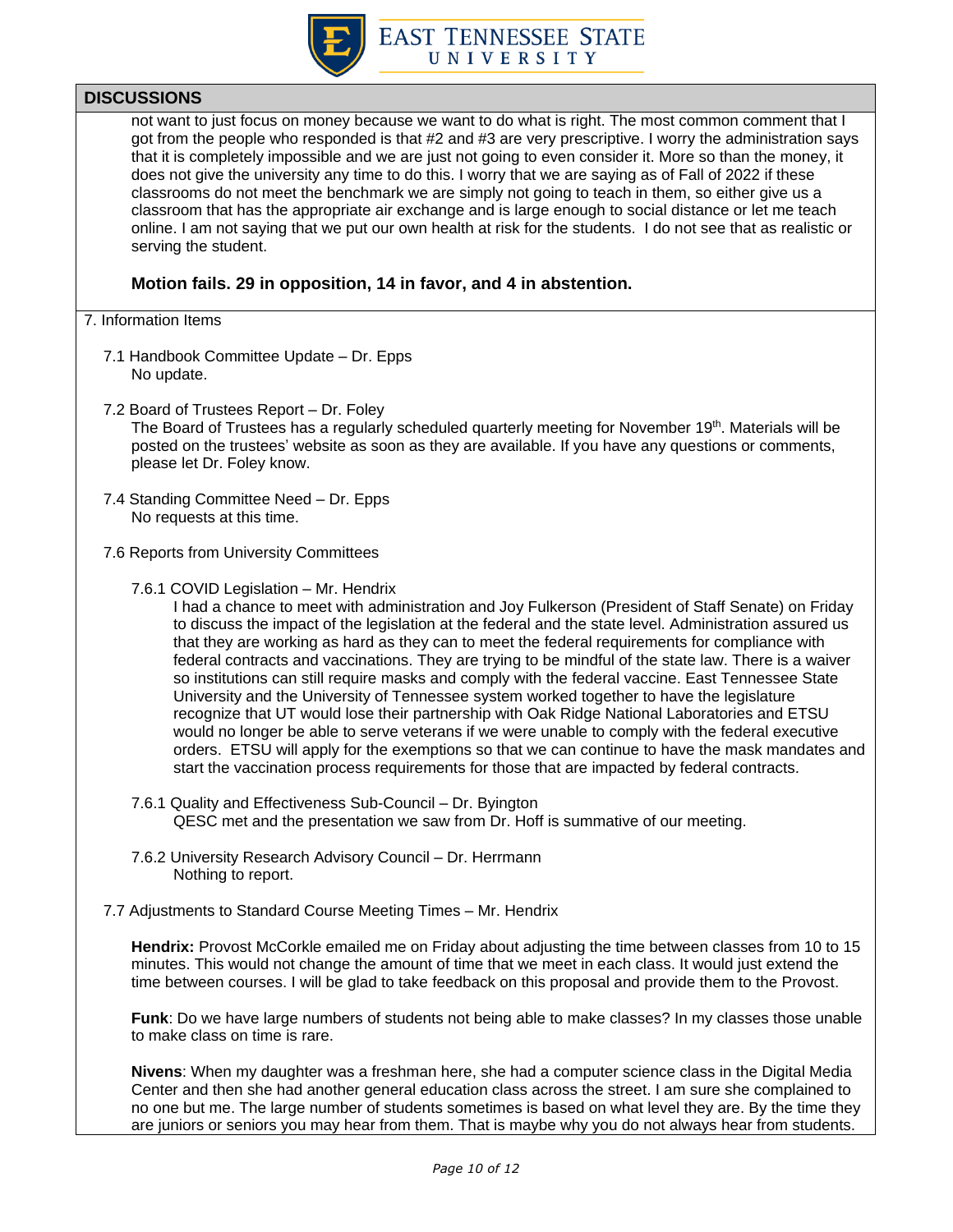

**Epps**: Classes that were in Lamb Hall are at the VA during the construction so that is a major issue. This seems like a reasonable request considering the distance many of our buildings are now. When everything was centered on campus, 10 minutes was reasonable. It is not reasonable when students have to go to the VA or Millennium Center.

**Herrmann**: One of my CAS faculty has a disability and cannot get to class on time himself.

**Nivens**: I have let students go early from my class because they are just over in Arts and Sciences but between here and there you have to run. 15 minutes just seems more reasonable. 10 minutes is like in a high school. You cannot even get from one side of Science Hill to the other in 10 minutes and we are bigger than that. Students do not always have all their classes in the same building so I am super excited to see it.

**Blackwell**: How would this affect classes that only meet once a week?

**Hendrix**: This was in reference to the traditional standard course times of 55 minutes and 80-minute time slots. It did not necessarily address Monday or Tuesday only courses.

**Epps**: I believe that was part of the list where it would be the same time period for any class. It would just allow for 15 minutes between the next standard class time.

**Stevens**: This proposal came from Music and Digital Media. It really is the classes that are across State of Franklin in the Martin Center and Millennium Center that have been a problem. Anybody that teaches classes over there knows we basically lose 5 minutes of class waiting for everybody to get there. Hopefully, this will alleviate that problem.

**Ellis**: I agree. I am wondering what made the administration all of a sudden realize this was a good idea.

**Stevens**: We have complained about this for years, but we have never submitted a formal proposal. We submitted a proposal this time.

**Gentry**: I am in favor. From a learning standpoint, you can only absorb what your butt can stand. Even if their classes are in the same building, having a 15-minute break to let them have time to relax for a minute, get a drink, and move on could mean so much more for their learning abilities in the next class.

8. Old Business None.

9. New Business None.

- 10. Comments from Guests None.
- 11. Final Comments/Announcements from Senators
	- 11.1 **Sergiadis** announced that Sherrod Library's Faculty Bookplate Event will be on Wednesday, November 17<sup>th</sup> from 1:00-3:00. Faculty who recently earned tenure and/or promotion were asked to pick a book in the library or request the library purchase a book. Sherrod Library then puts their name in the book and dedicates it to them. Sherrod Library has all the book selections [available online to browse.](https://libraries.etsu.edu/facultybookplate/home)
	- 11. 2 **Funk** announced that the Department of Theater and Dance is having their first production in the Bach Theater. *Men on Boats* will be on November 18, 19, and 20 at 7:30 pm and 21 at 2:00 pm. It is following COVID protocols. The actors will perform in masks. There will be limited seating so people can spread out. The performance on the 19th will be live and cast so people can watch it from home.

12. Adjourn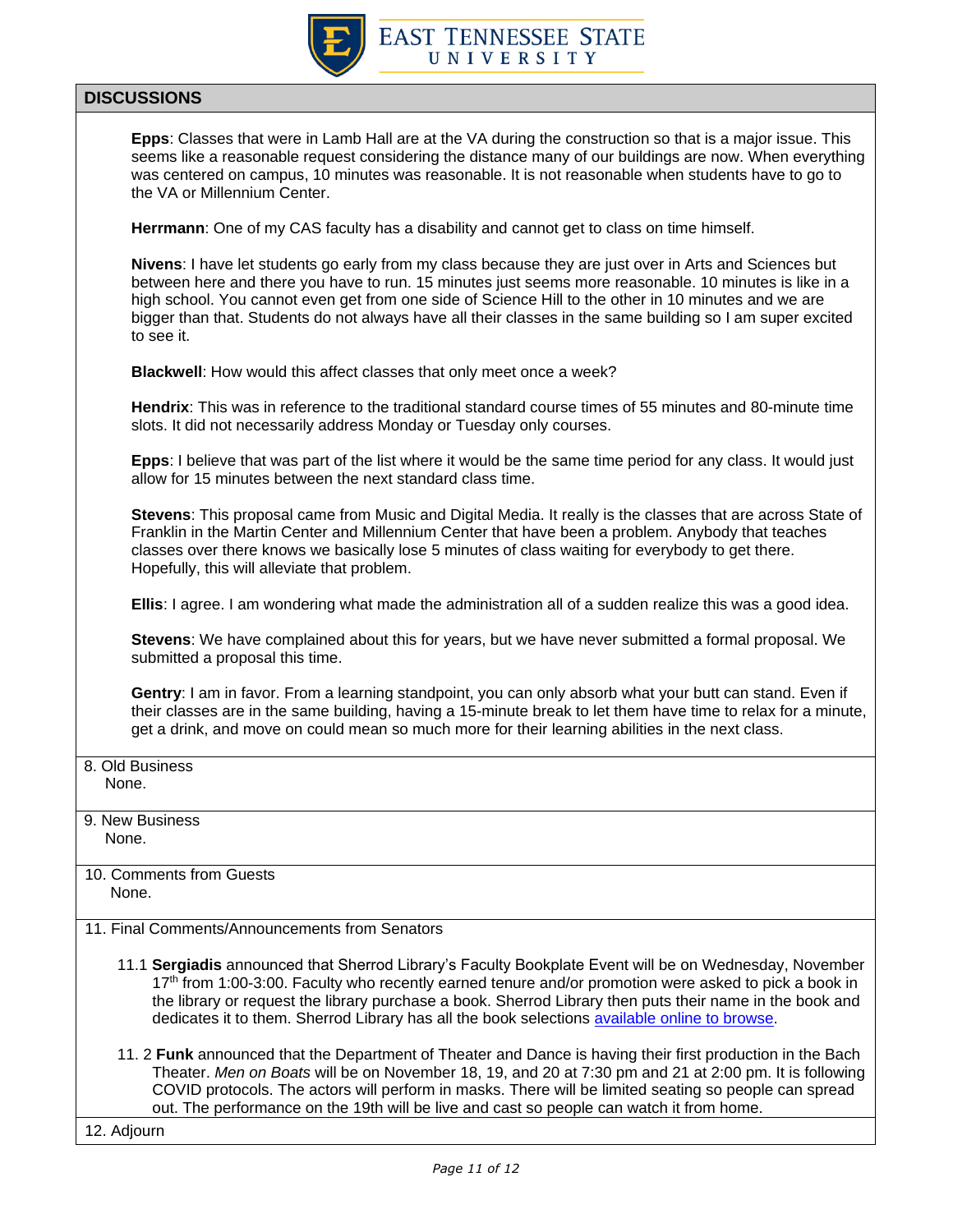

 **Motion to Adjourn: Epps Second: Meeting Adjourned**

*Please notify Senator Ashley Sergiadis [\(sergiadis@etsu.edu,](mailto:sergiadis@etsu.edu) Faculty Senate Secretary, 2020-2021) of any changes or corrections to the minutes.* 

*Note: Meeting minutes are not a word-for-word transcript. Statements and questions by Senators may be edited and summarized for clarity.*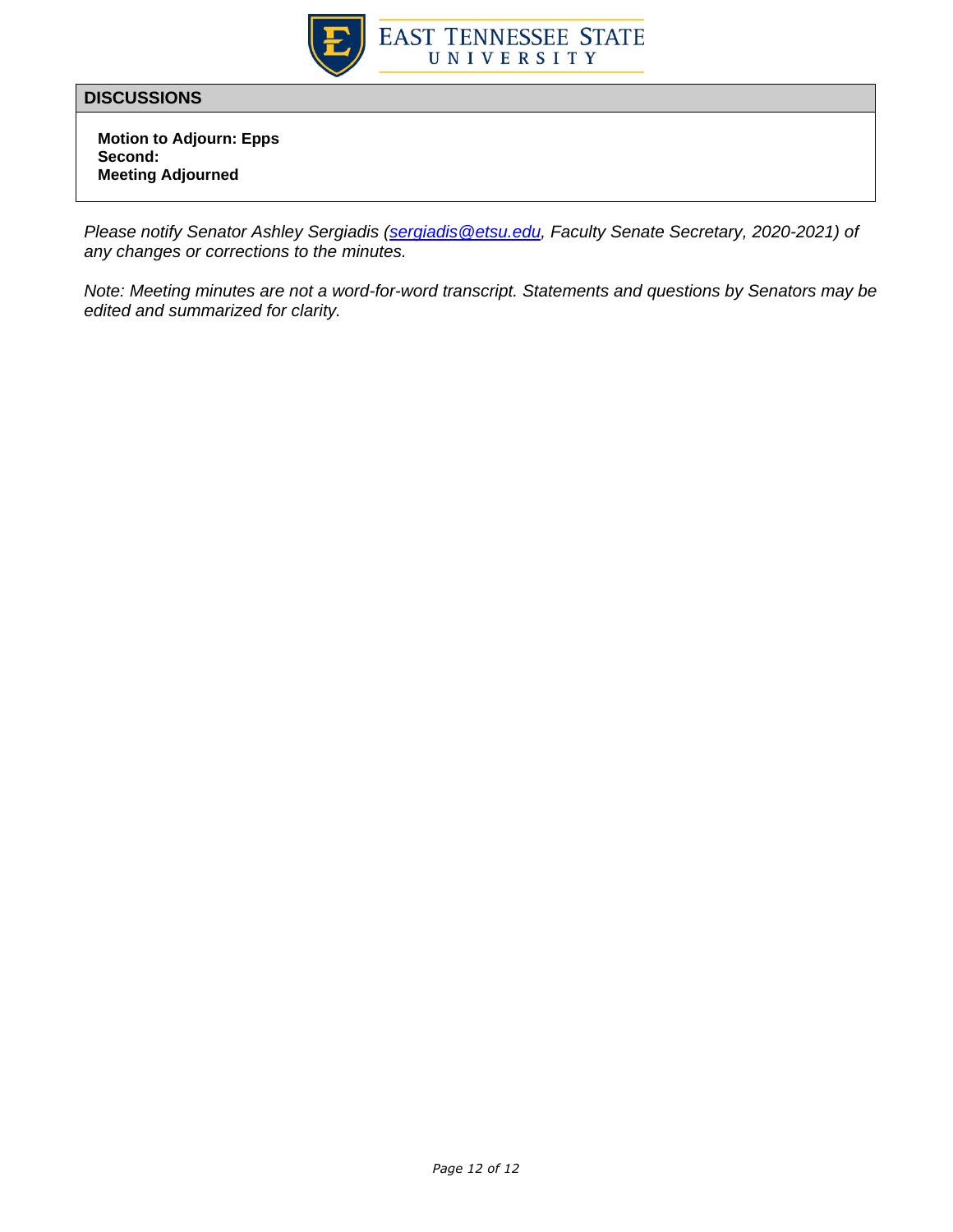Whereas Sars-CoV-2 is spread both by droplets and aerosols,

Whereas 6-foot social distancing can reduce the inhalation of droplets, distancing alone is not effective for aerosols, which can remain suspended in the air for over an hour and can float farther than 6 feet;

Whereas to reduce the concentration of viruses like Sars-CoV-2 in indoor areas, indoor air should be replaced four to six times per hour by either outdoor air or by air passed through an air filter with at least a Minimum Efficiency Rating Value 13 (MERV 13);

Whereas ETSU teaching facilities do not meet these minimum benchmarks;

Whereas ETSU has a responsibility to protect employees and students from unnecessary hazards;

And whereas ETSU has already called faculty and students onto campus, therefore be it

Resolved, that the Faculty Senate Recommends that

- 1) That ETSU makes it the top priority to increase ventilation in teaching and research buildings until those buildings reach the minimum benchmark of four exchanges with outdoor air per hour.
- 2) That no new classes be scheduled in buildings that do not meet the benchmark.
- 3) Those faculty members scheduled to teach classes in buildings that do not meet the benchmark have the option to teach these classes remotely.
- 4) Those steps to prevent aerosol transmission of Sars-CoV-2 do not eliminate the need to protect faculty and students from droplet transmission, including the need to schedule no more people in a classroom or lab than can remain six feet apart.
- 5) The cost of N95 masks for face-to-face teaching assignments should be reimbursed.
- 6) That ETSU increase transparency by displaying in each building that building's outdoor and indoor air exchange rates, current MERV filtration levels, and the date of last HVAC filter change.

|             | Seconded by _____________ |  |
|-------------|---------------------------|--|
| Endorsed by |                           |  |

\_\_\_\_\_\_\_\_\_\_\_\_\_\_\_\_\_\_\_\_\_\_\_ on the \_\_\_\_ day of \_\_\_\_\_\_\_\_\_\_\_, 2021

Mr. Stephen Hendrix, MBA President, ETSU Faculty Senate